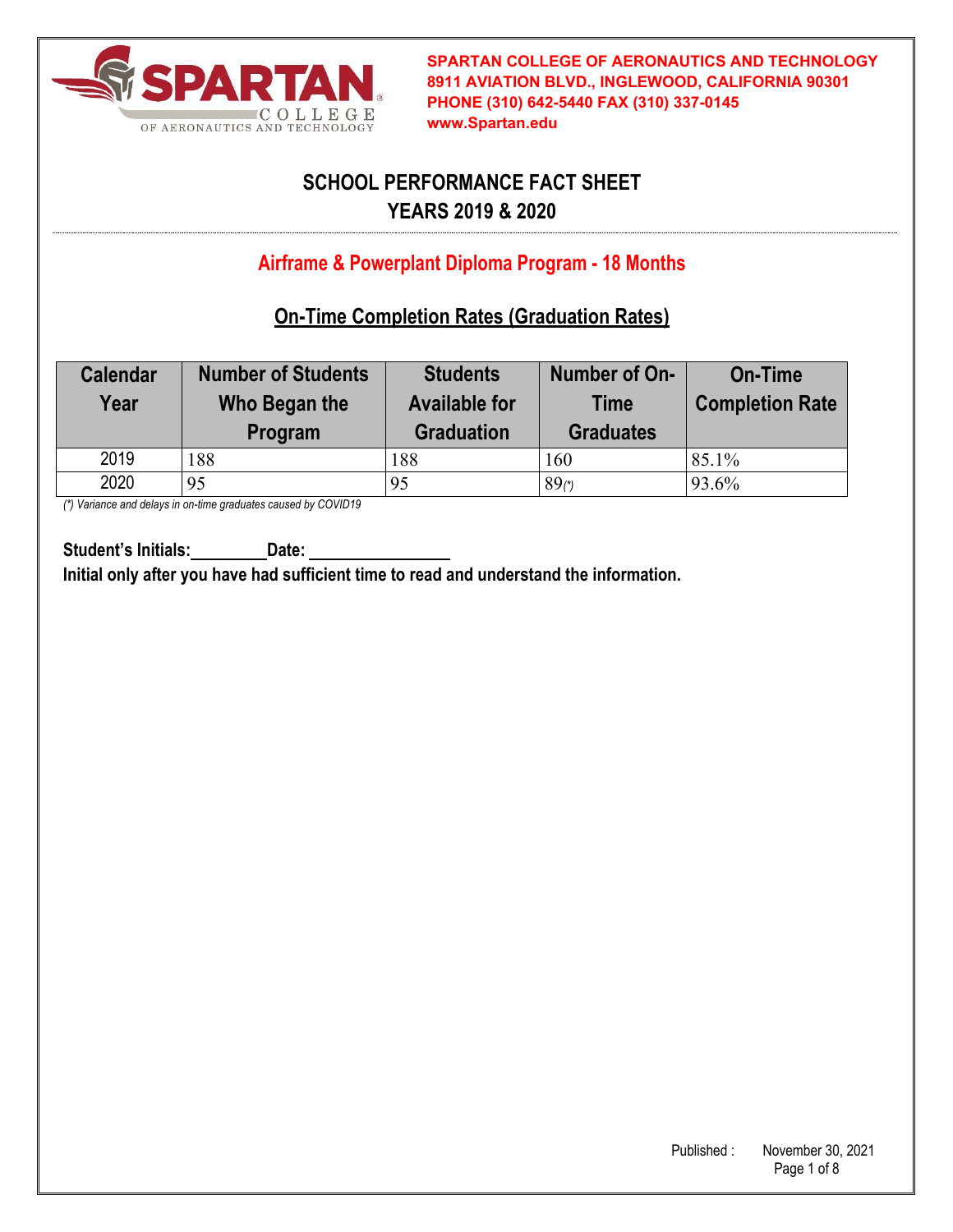

**SPARTAN COLLEGE OF AERONAUTICS AND TECHNOLOGY 8911 AVIATION BLVD., INGLEWOOD, CALIFORNIA 90301 PHONE (310) 642-5440 FAX (310) 337-0145** www.Spartan.edu

#### **Job Placement Rates**

| <b>Calendar</b><br>Year | <b>Number of</b><br><b>Students</b><br>Who Began<br>Program | Number of<br><b>Graduates</b> | <b>Graduates</b><br><b>Available for</b><br><b>Employment</b> | <b>Graduates</b><br><b>Employed in the</b><br><b>Field</b> | <b>Placement Rate %</b><br><b>Employed in the</b><br><b>Field</b> |
|-------------------------|-------------------------------------------------------------|-------------------------------|---------------------------------------------------------------|------------------------------------------------------------|-------------------------------------------------------------------|
| 2019                    | 188                                                         | 173                           | 173                                                           | 49                                                         | 28.3%                                                             |
| 2020                    | 95                                                          | 89                            | 89                                                            | 23                                                         | 25.8%                                                             |

You may obtain from the institution a list of the employment positions determined to be in the field for which a student received education and training. To obtain this list, please ask an institutional representative or you can review the list the on the institutions website at www.spartan.edu/gainful-employment-LA.

#### **Gainfully Employed Categories** *(includes data for the two calendar years prior to reporting)*

| <b>Calendar Year</b> | <b>Graduate Employed in</b><br>the Field<br>20-29 Hours Per<br><b>Week</b> | <b>Graduates Employed in the</b><br>Field at Least 30 Hours Per<br><b>Week</b> | <b>Total Graduates</b><br><b>Employed in the</b><br><b>Field</b> |
|----------------------|----------------------------------------------------------------------------|--------------------------------------------------------------------------------|------------------------------------------------------------------|
| 2019                 |                                                                            | 49                                                                             | 49                                                               |
| 2020                 |                                                                            |                                                                                |                                                                  |

#### **Part-Time vs. Full-Time Employment**

#### **Single Position vs. Concurrent Aggregated Position**

| <b>Calendar Year</b> | <b>Graduates Employed</b><br>in the Field in a Single<br><b>Position</b> | <b>Graduates Employed in the</b><br><b>Field in Concurrent Aggregated</b><br><b>Positions</b> | <b>Total Graduates</b><br><b>Employed in the</b><br><b>Field</b> |
|----------------------|--------------------------------------------------------------------------|-----------------------------------------------------------------------------------------------|------------------------------------------------------------------|
| 2019                 | 49                                                                       |                                                                                               |                                                                  |
| 2020                 | 23                                                                       |                                                                                               |                                                                  |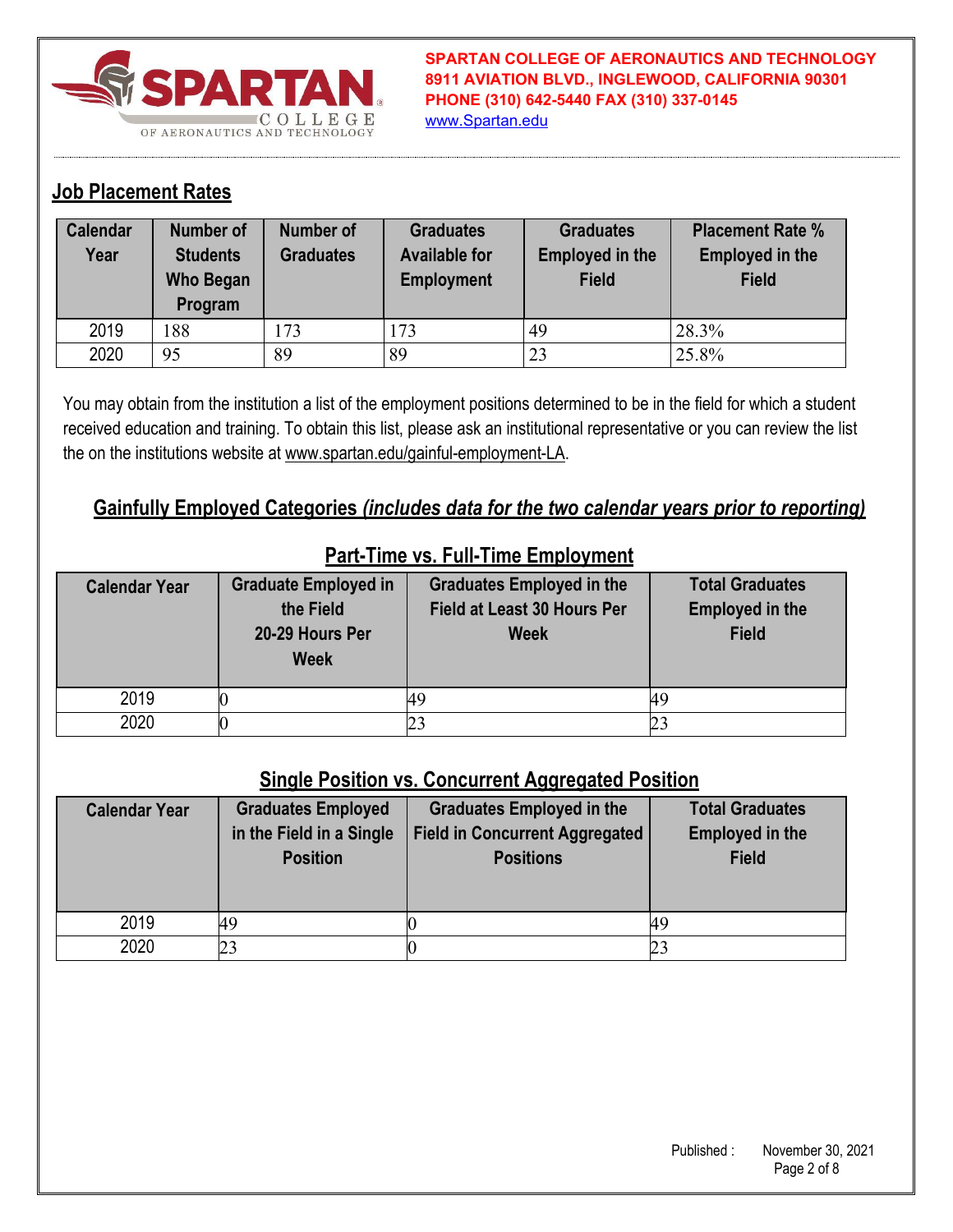

**SPARTAN COLLEGE OF AERONAUTICS AND TECHNOLOGY 8911 AVIATION BLVD., INGLEWOOD, CALIFORNIA 90301 PHONE (310) 642-5440 FAX (310) 337-0145**

www.Spartan.edu

#### **Self-Employed / Freelance Positions**

| <b>Calendar Year</b> | <b>Graduates Employed who are Self-</b><br><b>Employed or Working Freelance</b> | <b>Total Graduates</b><br><b>Employed in the Field</b> |
|----------------------|---------------------------------------------------------------------------------|--------------------------------------------------------|
| 2019                 |                                                                                 | 49                                                     |
| 2020                 |                                                                                 |                                                        |

#### **Institutional Employment**

| <b>Calendar Year</b> | <b>Graduates Employed in the Field who are</b><br><b>Employed by the Institution, an Employer</b><br>Owned by the Institution, or an Employer who<br><b>Shares Ownership with the</b><br>Institution. | <b>Total Graduates</b><br><b>Employed in the Field</b> |
|----------------------|-------------------------------------------------------------------------------------------------------------------------------------------------------------------------------------------------------|--------------------------------------------------------|
| 2019                 |                                                                                                                                                                                                       | 49                                                     |
| 2020                 |                                                                                                                                                                                                       |                                                        |

**Student's Initials: Date: Initial only after you have had sufficient time to read and understand the information.** 

### **License Examination Passage Rates** *(includes data for the two calendar years prior to reporting)*

| <b>Calendar</b><br>Year | Number of<br><b>Graduates in</b><br><b>Calendar Year</b> | <b>of</b><br><b>Number</b><br><b>Graduates</b><br><b>Taking Exam</b> | <b>Number Who</b><br><b>Passed First</b><br><b>Available Exam</b><br>Exam | <b>Number Who</b><br><b>Failed First</b><br><b>Available</b><br>Exam | <b>Passage</b><br>Rate |
|-------------------------|----------------------------------------------------------|----------------------------------------------------------------------|---------------------------------------------------------------------------|----------------------------------------------------------------------|------------------------|
| 2019 $(*)$              |                                                          |                                                                      |                                                                           |                                                                      |                        |
| 2020 $(*)$              |                                                          |                                                                      |                                                                           |                                                                      |                        |

*(\*) Examination Passage Rates: The Airframe & Powerplant Diploma program does not lead to employment for which passage of a state licensing examination is required.* 

**Student's Initials: Date:** 

**Initial only after you have had sufficient time to read and understand the information.**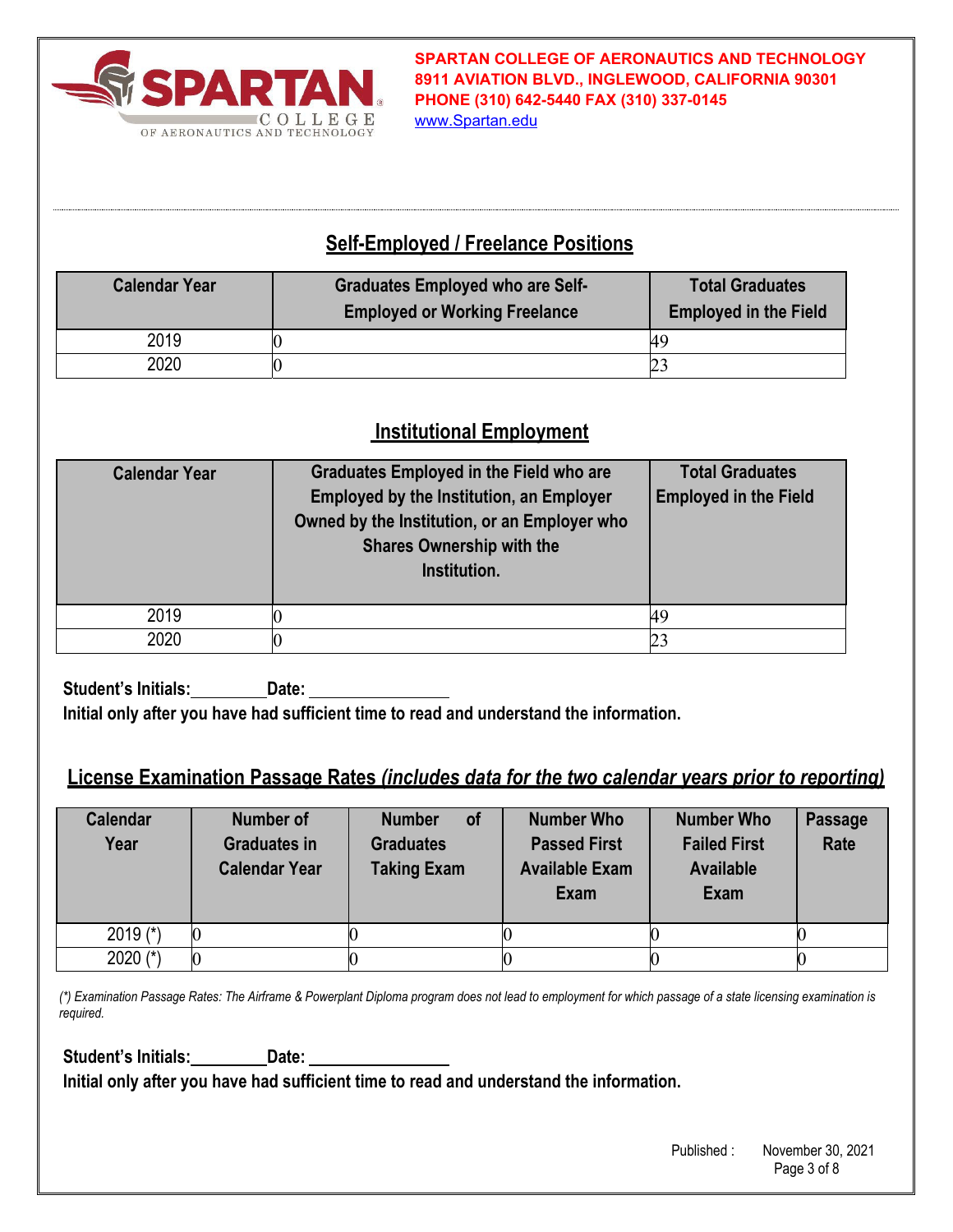### **Salary and Wage Information**

#### **Annual salary and wages reported for graduates employed in the field.**

| <b>Calendar</b><br>Year | <b>Graduates</b><br><b>Available for</b><br><b>Employment</b> | <b>Graduates</b><br><b>Employed in</b><br><b>Field</b> | \$20,001<br>\$25,000 | \$25,001<br>$\blacksquare$<br>\$30,000 | \$30,001<br>\$35,000 | \$35,001<br>$\blacksquare$<br>\$40,000 | \$40,001<br>$\blacksquare$<br>\$45,000 |
|-------------------------|---------------------------------------------------------------|--------------------------------------------------------|----------------------|----------------------------------------|----------------------|----------------------------------------|----------------------------------------|
| 2019                    | 173                                                           | 49                                                     |                      |                                        |                      |                                        | O                                      |
| 2020                    | 89                                                            | 23                                                     |                      |                                        |                      |                                        |                                        |

| \$45,001<br>٠<br>\$50,000 | \$50,001<br>\$55,000 | \$55,001<br>\$60,000 | \$60,001<br>-<br>\$65,000 | \$65,001<br>$\blacksquare$<br>\$70,000 | \$70,001<br>\$75,000 | \$75,001<br>$\blacksquare$<br>\$80,000 | <b>No Salary</b><br><b>Information</b><br><b>Reported</b> |
|---------------------------|----------------------|----------------------|---------------------------|----------------------------------------|----------------------|----------------------------------------|-----------------------------------------------------------|
| 19                        |                      |                      |                           | ∽                                      |                      |                                        |                                                           |
| Д                         | ∽                    |                      | ν                         |                                        |                      |                                        |                                                           |

A list of sources used to substantiate salary disclosures is available from the school at www.spartan.edu/placementgraduation-la.

**Student's Initials: Date: Initial only after you have had sufficient time to read and understand the information.** 

### **Cost of Educational Program**

Total charges for the program for students completing on-time in 2019: \$51,364, 2020: \$54,610. Additional charges may be incurred if the program is not completed on-time.

**Student's Initials: Date: Initial only after you have had sufficient time to read and understand the information.**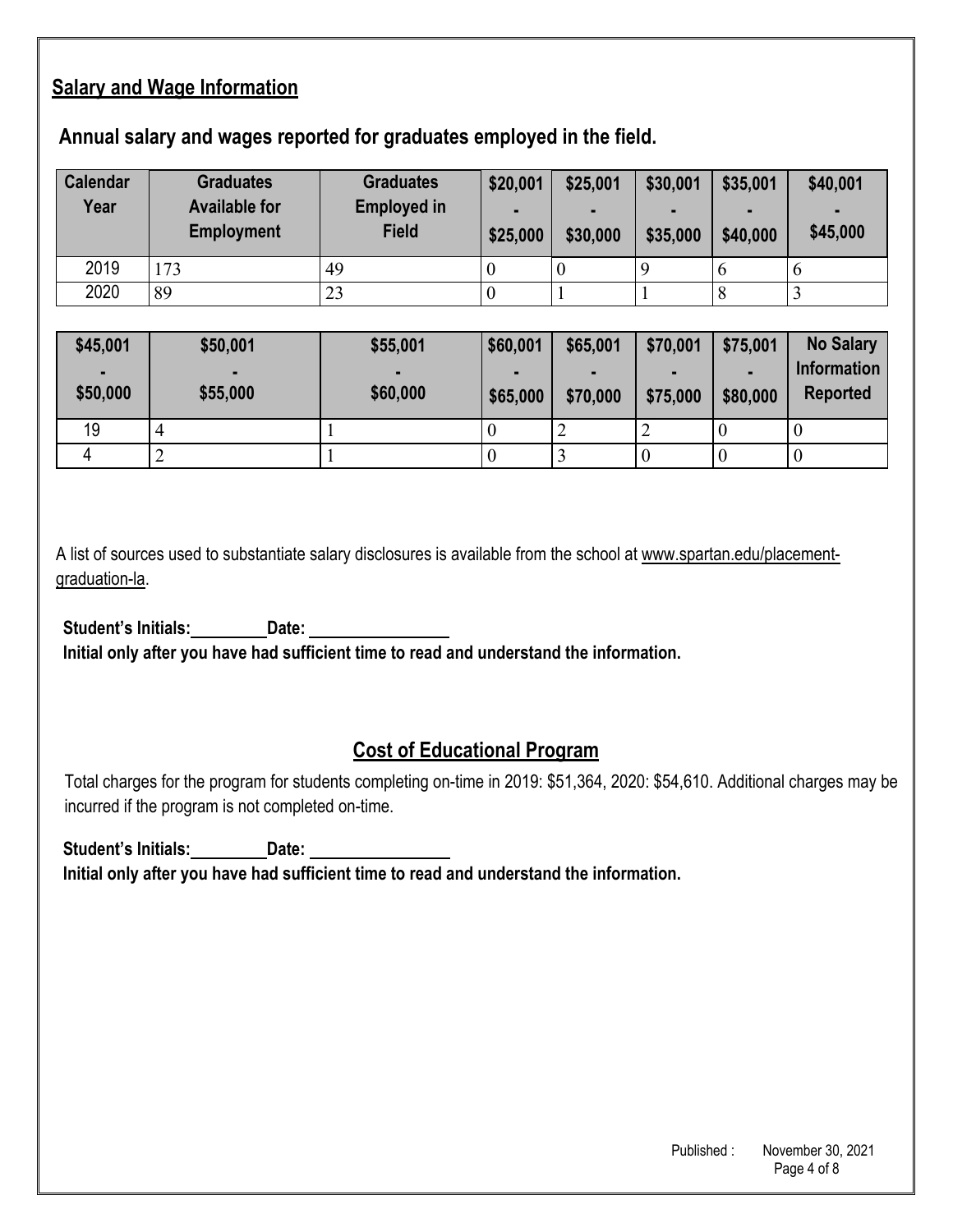

**SPARTAN COLLEGE OF AERONAUTICS AND TECHNOLOGY 8911 AVIATION BLVD., INGLEWOOD, CALIFORNIA 90301 PHONE (310) 642-5440 FAX (310) 337-0145** www.Spartan.edu

#### **Federal Student Loan Debt**

| <b>Calendar</b><br>Year | Most recent three year<br>cohort default rate, as<br>reported by the United<br><b>State Department of</b><br>Education. <sup>1</sup> | The percentage of<br>enrolled students<br>in 2020 receiving<br>federal student<br>loans to pay for<br>this program. | The average amount<br>of federal student<br>loan debt of 2020<br>graduates who took<br>out federal student<br>loans at this<br>institution. | The percentage of<br>graduates in 2020 who<br>took out federal<br>student loans to pay<br>for this<br>program. |
|-------------------------|--------------------------------------------------------------------------------------------------------------------------------------|---------------------------------------------------------------------------------------------------------------------|---------------------------------------------------------------------------------------------------------------------------------------------|----------------------------------------------------------------------------------------------------------------|
| 2019                    | 3.94%                                                                                                                                | 86.0%                                                                                                               | \$14,301                                                                                                                                    | 86.0%                                                                                                          |
| 2020                    | 1.50%                                                                                                                                | 84.0%                                                                                                               | \$18,991                                                                                                                                    | 84.0%                                                                                                          |

1The percentage of students who defaulted on their federal student loans is called the Cohort Default Rate (CDR). It shows the percentage of this school's students who were more than 270 days (9 months) behind on their federal student loans within three years of when the first payment was due. This is the most recent CDR reported by the U.S. Department of Education.

#### **Student's Initials: Date: Initial only after you have had sufficient time to read and understand the information.**

This fact sheet is filed with the Bureau for Private Postsecondary Education. Regardless of any information you may have relating to completion rates, placement rates, starting salaries, or license exam passage rates, this fact sheet contains the information as calculated pursuant to state law.

Any questions a student may have regarding this fact sheet that have not been satisfactorily answered by the institution may be directed to the Bureau for Private Postsecondary Education at 1747 N Market Blvd, Suite 225, Sacramento, CA 95834, www.bppe.ca.gov, toll-free telephone number (888) 370-7589, (916) 574-8900, or by fax (916) 263-1897.

Student Name - Print

Student Signature Date Date Controller and Date Date Date

School Official Date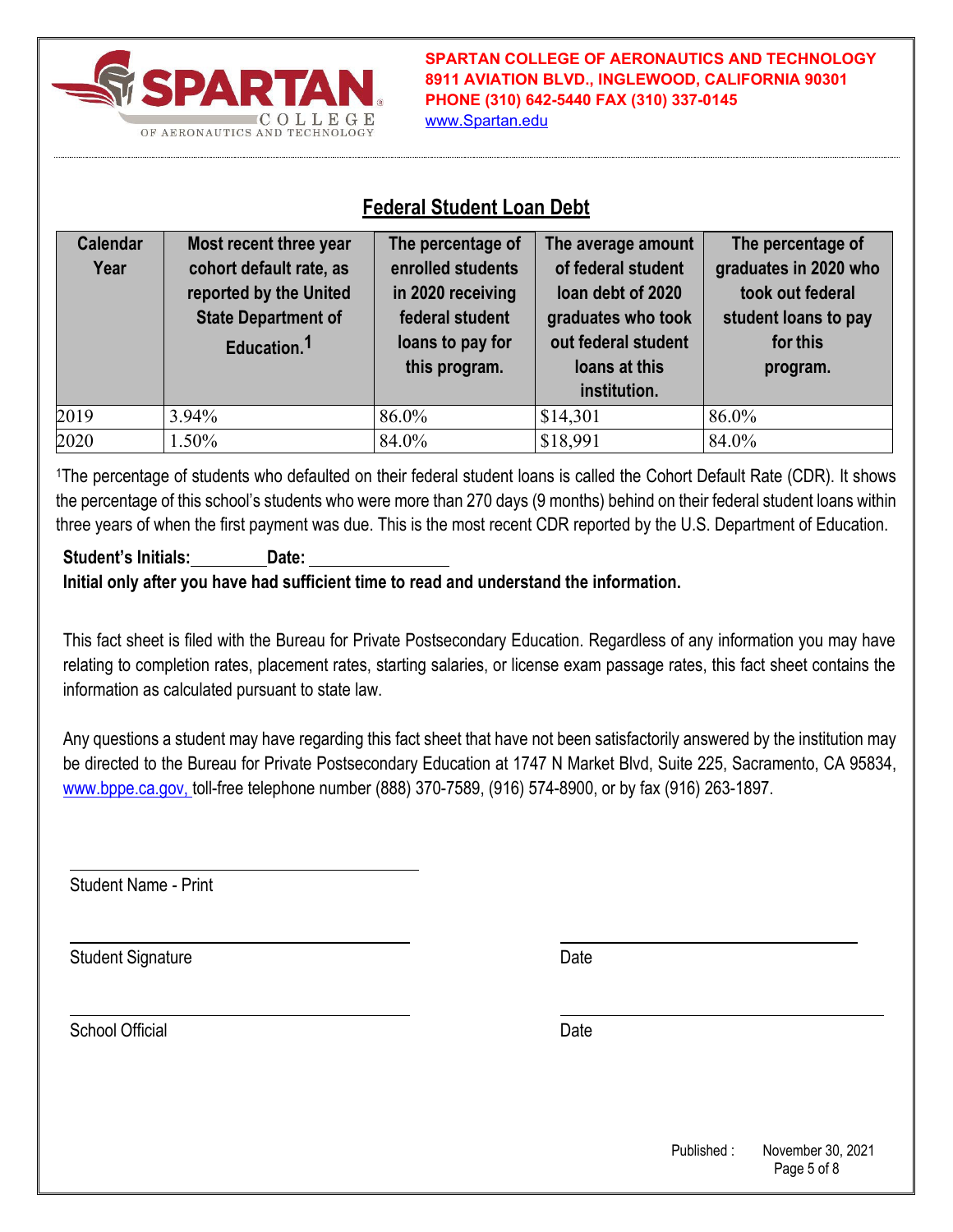

**SPARTAN COLLEGE OF AERONAUTICS AND TECHNOLOGY 8911 AVIATION BLVD., INGLEWOOD, CALIFORNIA 90301 PHONE (310) 642-5440 FAX (310) 337-0145** www.Spartan.edu

### **Definitions**

- "Number of Students Who Began the Program" means the number of students who began a program who were scheduled to complete the program within 100% of the published program length within the reporting calendar year and excludes all students who cancelled during the cancellation period.
- "Students Available for Graduation" is the number of students who began the program minus the number of students who have died, been incarcerated, or been called to active military duty.
- "Number of On-time Graduates" is the number of students who completed the program within 100% of the published program length within the reporting calendar year.
- "On-time Completion Rate" is the number of on-time graduates divided by the number of students available for graduation.
- "150% Graduates" is the number of students who completed the program within 150% of the program length (includes on-time graduates).
- "150% Completion Rate" is the number of students who completed the program in the reported calendar year within 150% of the published program length, including on-time graduates, divided by the number of students available for graduation.
- "Graduates Available for Employment" means the number of graduates minus the number of graduates unavailable for employment.
- "Graduates Unavailable for Employment" means the graduates who, after graduation, die, become incarcerated, are called to active military duty, are international students that leave the United States or do not have a visa allowing employment in the United States, or are continuing their education in an accredited or bureau-approved postsecondary institution.
- "Graduates Employed in the Field" means graduates who beginning within six months after a student completes the applicable educational program are gainfully employed, whose employment has been reported, and for whom the institution has documented verification of employment. For occupations for which the state requires passing an examination, the six months period begins after the announcement of the examination results for the first examination available after a student completes an applicable educational program.
- "Placement Rate Employed in the Field" is calculated by dividing the number of graduates gainfully employed in the field by the number of graduates available for employment.
- "Number of Graduates Taking Exam" is the number of graduates who took the first available exam in the reported calendar year.
- First Available Exam Date" is the date for the first available exam after a student completed a program.
- "Passage Rate" is calculated by dividing the number of graduates who passed the exam by the number of graduates who took the reported licensing exam.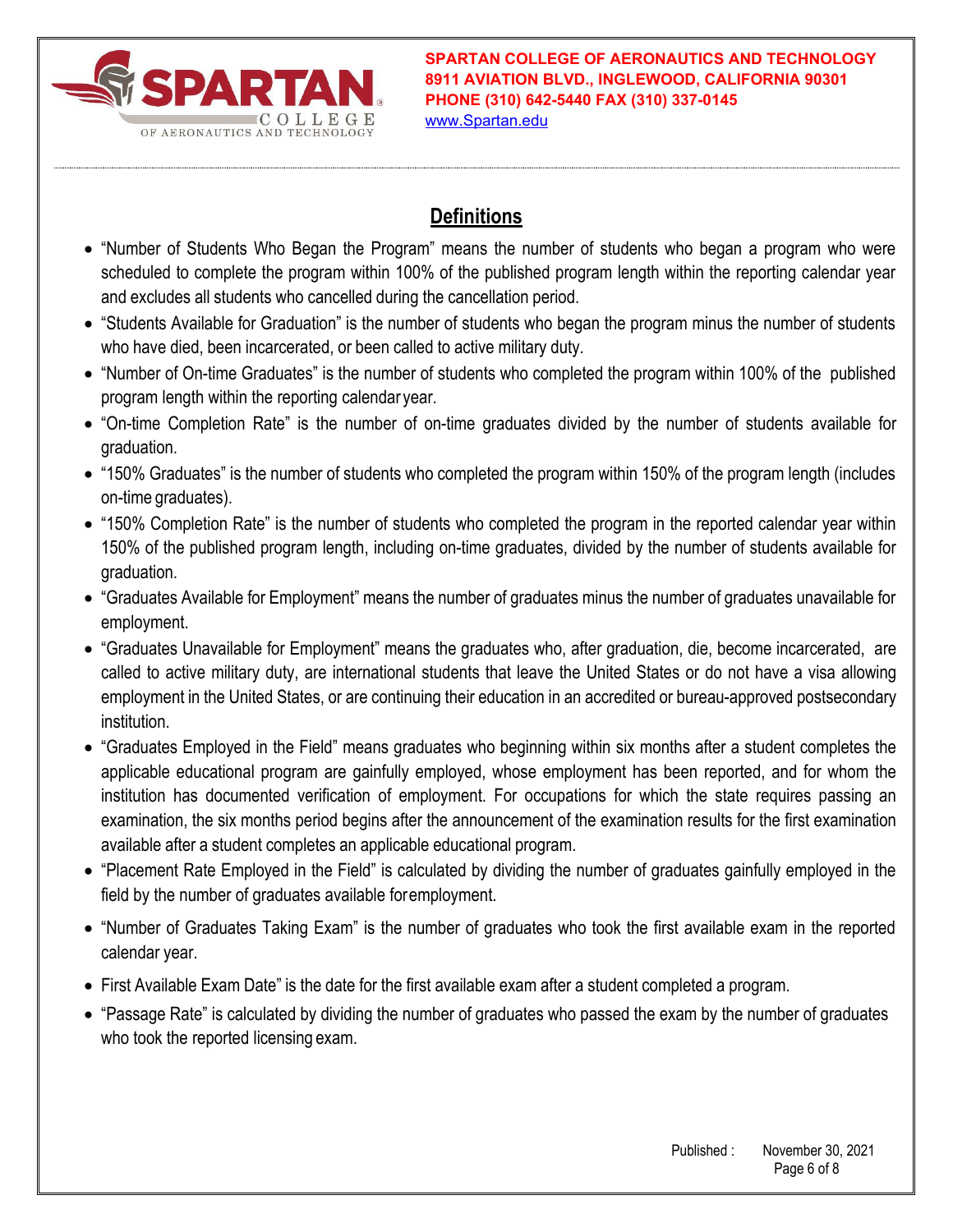- "Number Who Passed First Available Exam" is the number of graduates who took and passed the first available licensing exam after completing the program.
- "Salary" is as reported by graduate or graduate's employer.
- "No Salary Information Reported" is the number of graduates for whom, after making reasonable attempts, the school was not able to obtain salary information.